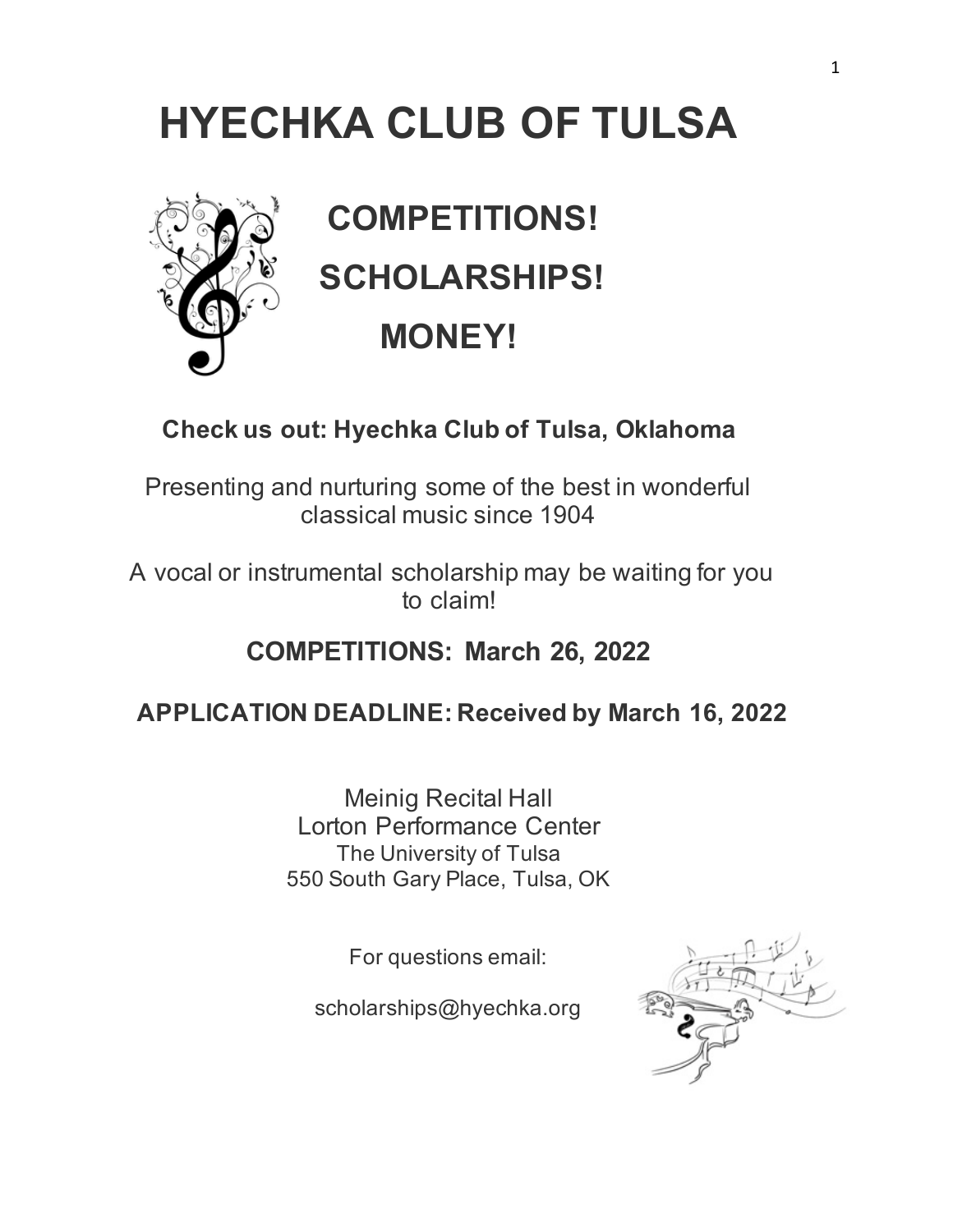### **2022 HYECHKA MUSIC SCHOLARSHIPS**

### **IMPORTANT INFORMATION**

- 1. Make sure you meet the basic requirements for high school (Page 3) or college students (Page 6).
- 2. Confirm that you are prepared to compete by meeting the repertoire and memorization requirements (Page 3 for high school or Page 6 for college).
- 3. Decide for which scholarship(s) you wish to compete (Page 4 for HS or Page 6 for college) and place a checkmark next to the appropriate scholarship on Page 5 (HS only).
- 4. If your performance requires an accompanist, make sure you have someone with you to play the accompaniment when you perform. Your performance selections must be performed by **MEMORY.**
- 5. Legibly complete the written application for the scholarship you have chosen. (HS‐Make sure your teacher signs the application.)
- 6. Do NOT include your name or school on the music. Each contestant shall bring 4 copies of each piece to be performed for distribution to the judges. 20 minutes maximum performance time for each contestant.
- **7. Submit a written application and a non‐refundable check for \$20 addressed to Hyechka (or \$30, if you are auditioning for 2 scholarships.) If you are a high school student, an official, updated transcript must also be included.**
- 8. Mail the items listed in #7 to the following address:

**Hyechka Club of Tulsa 8705 S. 69th E. Ave. Tulsa, OK 74133** 

- 9. **Your application must be received at the address listed above by March 16, 2022.**
- 10. If you have any questions, please contact the scholarship chairman at scholarships@hyechka.org

### **Important Dates**

**March 16‐Scholarship applications must be received by scholarship chairman.** 

**March 26‐Scholarship audition. Audition time will be assigned. You will be notified via email of your audition time.** 

**The competition will be held at Meinig Hall, Lorton Performance Center, The University of Tulsa, 550 South Gary Place.**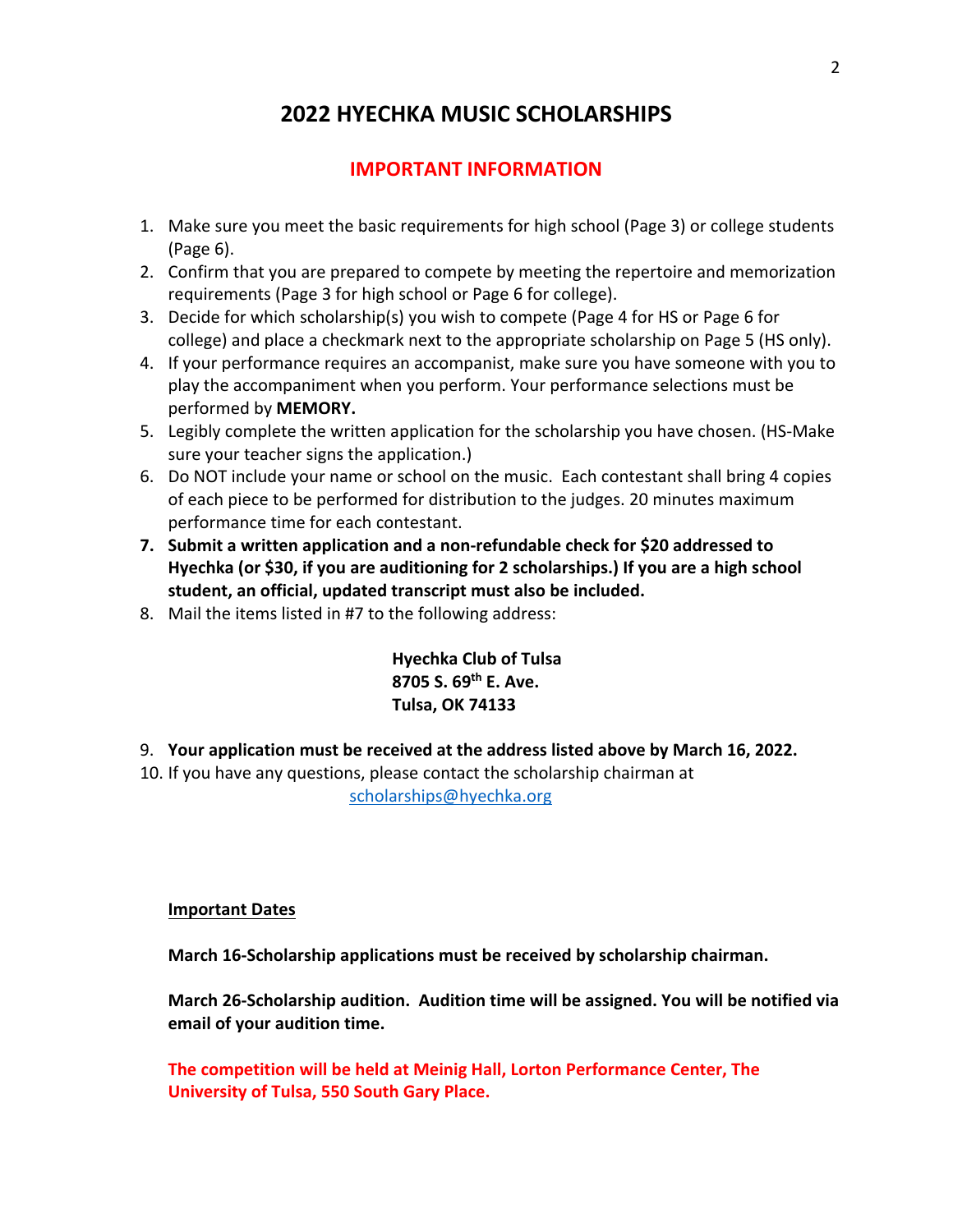### **2022 GENERAL SCHOLARSHIP INFORMATION FOR HIGH SCHOOL STUDENTS**

The applicant must have a permanent Oklahoma residence or be studying at an accredited institution in Oklahoma.

A transcript or, if home schooled, a statement from the responsible party, reflecting a minimum 3.0 grade average (including 9th grade), must accompany the application with a non-refundable \$20.00 entry fee for the first scholarship application and \$10.00 for each additional application.

#### **Application and payment for entry fee must be received by March 16, 2022. The competitions will be held March 26, 2022, at Meinig Hall, Lorton Performance Center, The University of Tulsa, 550 South Gary Place. Performance times will be assigned.**

- 1. No award will be made if the judges deem no applicant worthy. **THE DECISION OF THE JUDGES IS FINAL**. Judges may hear entire works or parts of works at their discretion. Time may be called at any point during any portion of a selection.
- 2. Applicant must have studied with present teacher a minimum of 6 months. Voice applicants must have studied music at least 4 years and at least 2 years of that in voice.
- 3. Applicant may win more than one scholarship, including different disciplines. No scholarship will be divided.

### **REPERTOIRE REQUIREMENTS**

Performers' total performance time shall be up to 20 minutes. Instrumentalists and vocalists must provide their own accompanist. The applicant must perform three contrasting compositions **by memory, by different composers (except the Debbi Turner); NEVER two** movements from the same composition. Transcriptions will be permitted **only** when no original compositions are available for the specific instrument as approved by the committee. If in doubt, confer with the chairman.

Each contestant shall provide four copies of each piece to be performed for distribution to the judges, which will be returned to the contestant immediately following his or her audition.

### **PIANO:**

- 1. One composition from the Baroque period. If a selection is chosen from Bach's WTC, book 1 or 2, both the prelude and the fugue must be performed. This only applies to these selections.
- 2. One movement of a Sonata from the Classical period—either first or last movement.
- 3. A Romantic, Impressionistic or Contemporary composition. This piece should not exceed 10 minutes playing time.

### **MIRIAM SPINDLER LYNCH PIANO SCHOLARSHIP:**

- 1. A Bach Prelude & Fugue (or a composition of equal difficulty, with advance approval of the Scholarship Committee).
- 2. Sonata by Beethoven, Mozart or Haydn, first or last movement.
- 3. Selection by a Romantic or Contemporary Composer.

### **VOICE:**

- 1. Classical Italian Art Song sung in its original language.
- 2. French or German Art song sung in its original language or in English.
- 3. American or English Art song by a contemporary composer.
- 4. *No Operatic Arias may be used for any selection.*

### **ORCHESTRAL INSTRUMENTS:**

- 1. A composition from the Classical or Baroque period.
- 2. A composition from the Romantic or Contemporary period.
- 3. A composition from standard repertoire of the performer's choice.
- 4. No piece should exceed 10 minutes playing time.

### **DEBBI TURNER WOODWIND**

#### **From memory contrasting pieces including:**

- 1. A selection from the Baroque or classical period.
- 2. A selection from the Romantic or contemporary period.
- 3. A selection of choice (may be played from the music.)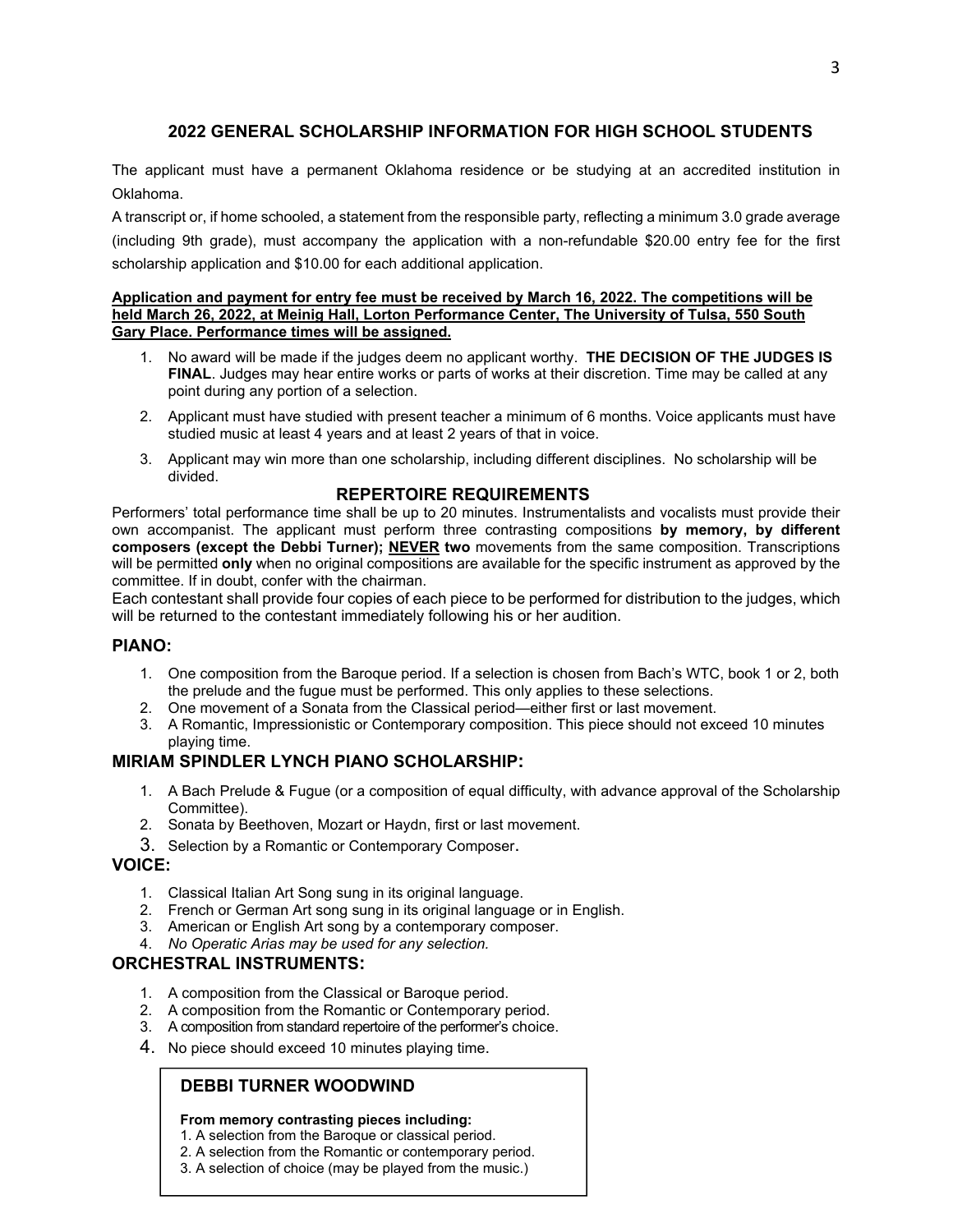# **HYECHKA HIGH SCHOOL SCHOLARSHIPS**

**The following three (3) scholarships will be for four (4) years continuous undergraduate study of music, while maintaining a 3.0 grade point average.** 

| <b>SCHOLARSHIP</b>       | <b>AMOUNT</b> | <b>APPLICANT</b><br><b>QUALIFICATIONS</b> | <b>INSTRUMENTAL/</b><br><b>VOCAL</b> |
|--------------------------|---------------|-------------------------------------------|--------------------------------------|
| Jane Heard Clinton       | \$1500/yr.    | <b>Graduating Senior</b>                  | All disciplines                      |
| Zula Burkhart            | \$1000/yr.    | <b>Graduating Senior</b>                  | <b>Strings</b>                       |
| <b>High School Vocal</b> | \$1000/yr.    | <b>Graduating Senior</b>                  | Voice                                |

### **All scholarships are for further study of music in the category of the award for the duration of the scholarship.**

### **The following three (3) scholarships are one-time awards.**

| <b>SCHOLARSHIP</b>                                              | <b>AMOUNT</b> | <b>APPLICANT</b><br><b>QUALIFICATIONS</b> | <b>INSTRUMENTAL/</b><br><b>VOCAL</b> |  |
|-----------------------------------------------------------------|---------------|-------------------------------------------|--------------------------------------|--|
| Lynne Ellen Sullivan Kelly<br><b>Memorial Vocal Scholarship</b> | \$1000        | <b>High School Junior</b>                 | Voice                                |  |
| Miriam Spindler Lynch                                           | \$500         | <b>High School Junior</b>                 | Piano                                |  |
| Debbi Turner Memorial<br>Scholarship                            | \$1000        | <b>High School Senior</b>                 | Woodwind                             |  |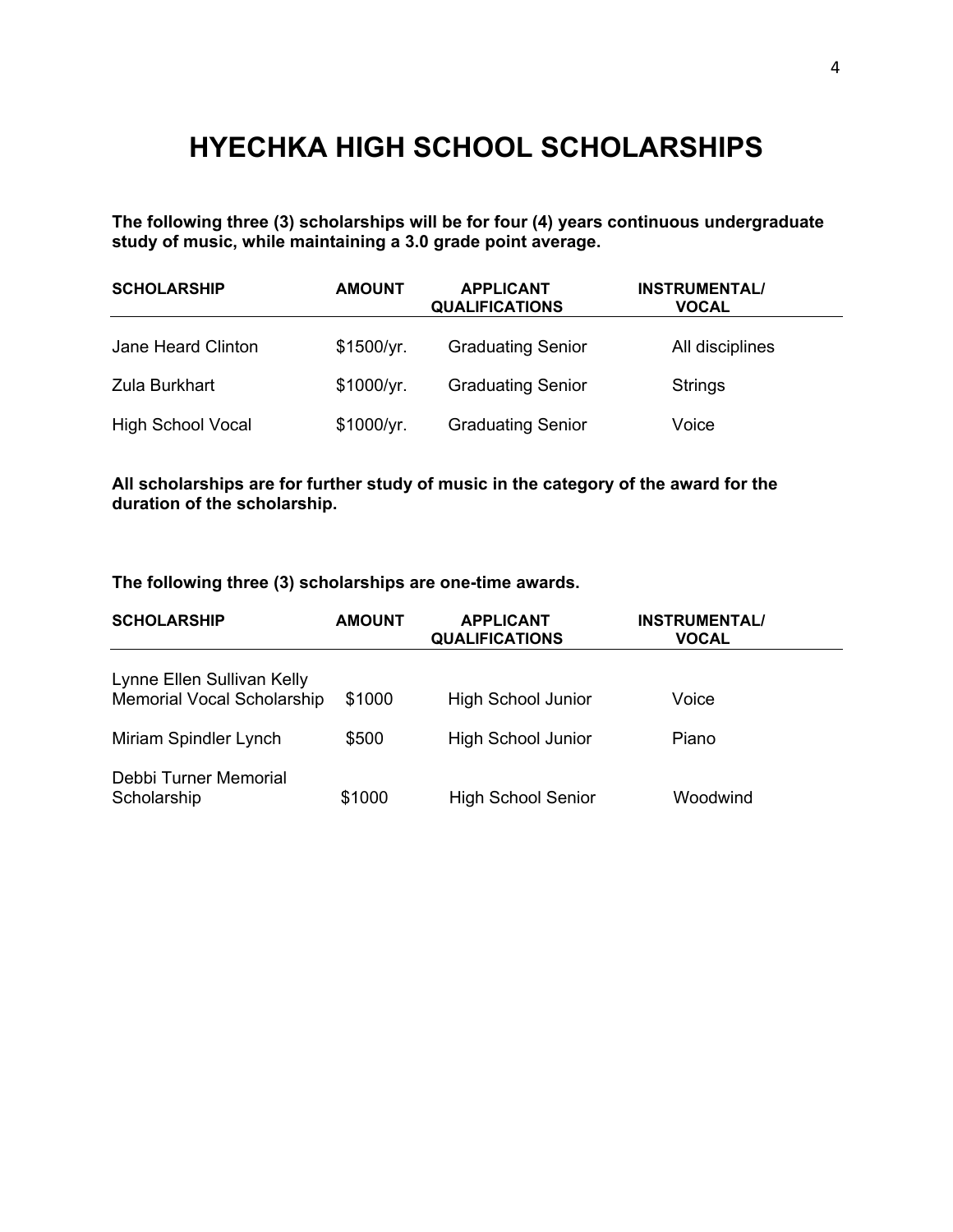# **ENTRY FORM FOR HIGH SCHOOL STUDENTS**

#### **CHECK SCHOLARSHIP(S) FOR WHICH YOU ARE APPLYING**

| () Jane Heard Clinton - All disciplines                  | Seniors        |
|----------------------------------------------------------|----------------|
| () Zula A. Burkhart - Strings                            | Seniors        |
| () High School - Vocal                                   | Seniors        |
| () Lynne Ellen Sullivan Kelly Memorial Vocal Scholarship | <b>Juniors</b> |
| () Miriam Spindler Lynch - Piano                         | Juniors        |
| () Debbi Turner Memorial - Woodwind                      | Seniors        |

### **A non-refundable fee of \$20.00 for the first scholarship entered and \$10.00 for each additional scholarship thereafter is required. Remember to include your official transcript.**

| Present School                     |                                                                              |                                                                                                                                                                                                                                |       |                                         |
|------------------------------------|------------------------------------------------------------------------------|--------------------------------------------------------------------------------------------------------------------------------------------------------------------------------------------------------------------------------|-------|-----------------------------------------|
| Parent's Name                      | <u> 1989 - Johann Barbara, martxa alemaniar amerikan personal (h. 1989).</u> |                                                                                                                                                                                                                                |       |                                         |
|                                    |                                                                              |                                                                                                                                                                                                                                |       |                                         |
| <b>Permanent Address</b>           |                                                                              |                                                                                                                                                                                                                                |       |                                         |
|                                    | Street                                                                       | City                                                                                                                                                                                                                           | State | Zip                                     |
|                                    |                                                                              |                                                                                                                                                                                                                                |       |                                         |
|                                    |                                                                              | Length of study _____________With Present Teacher _____________Teacher's Name ____________________                                                                                                                             |       |                                         |
| <b>Teacher's Address</b>           |                                                                              |                                                                                                                                                                                                                                |       |                                         |
|                                    | Street                                                                       | City                                                                                                                                                                                                                           | State | Zip                                     |
|                                    |                                                                              | Teacher's phone number and e-mail experience and the control of the control of the control of the control of the control of the control of the control of the control of the control of the control of the control of the cont |       |                                         |
|                                    |                                                                              |                                                                                                                                                                                                                                |       |                                         |
|                                    |                                                                              |                                                                                                                                                                                                                                |       |                                         |
|                                    |                                                                              | Each contestant shall bring four copies of each piece to be performed for distribution to the judges, which will<br>be returned to the contestant immediately following his or her audition.                                   |       |                                         |
|                                    |                                                                              |                                                                                                                                                                                                                                |       | Composer National Composer              |
|                                    |                                                                              |                                                                                                                                                                                                                                |       | Composer ______________________________ |
|                                    |                                                                              |                                                                                                                                                                                                                                |       |                                         |
|                                    |                                                                              |                                                                                                                                                                                                                                |       |                                         |
| Signature of Applicant ___________ |                                                                              |                                                                                                                                                                                                                                |       |                                         |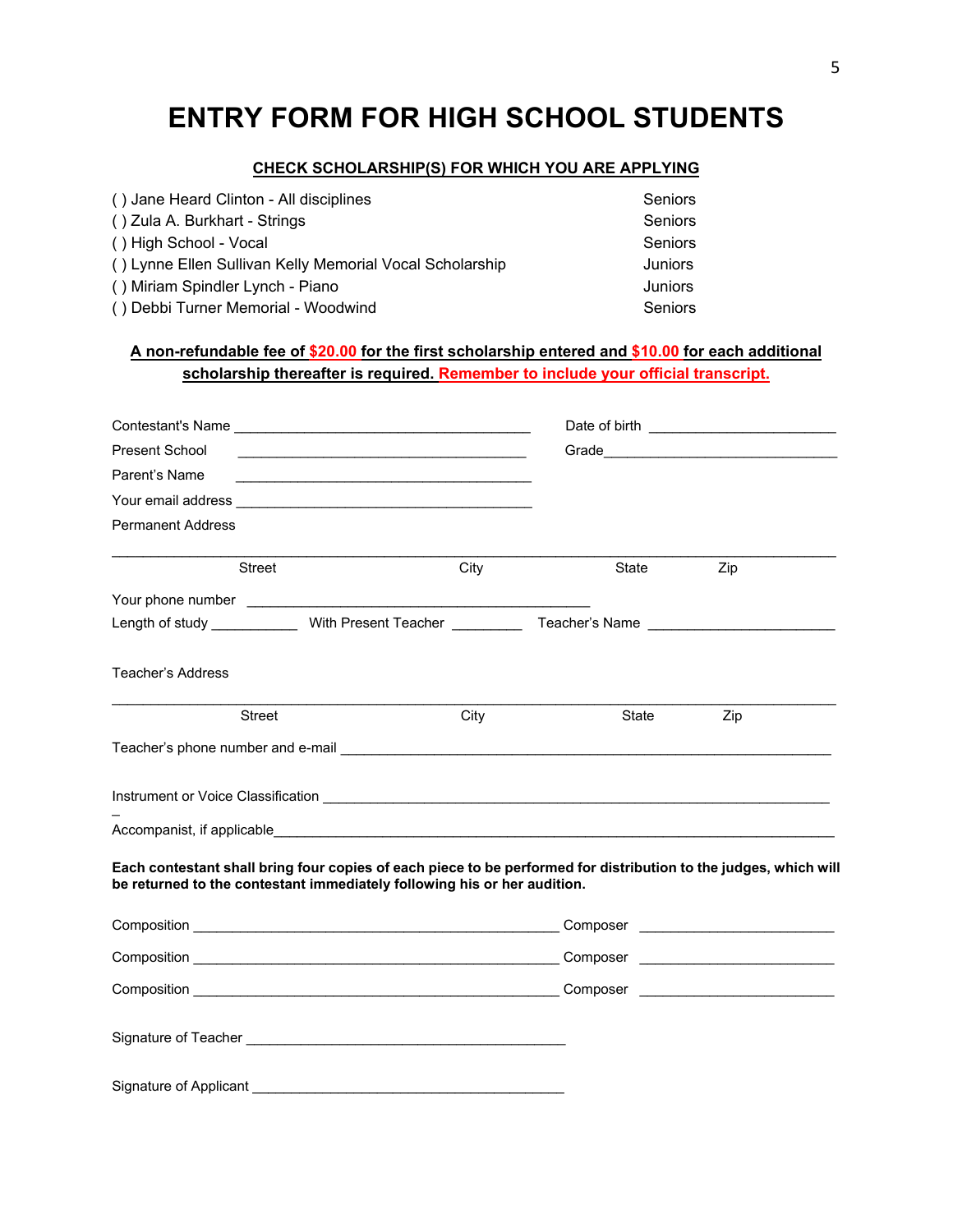### **2022 GENERAL INFORMATION FOR COLLEGIATE APPLICANTS**

### **Eligibility:**

1. Applicant must have completed or be completing (I) one year of college at an accredited university or conservatory and be between ages 18 and 29.

2. Applicant must have a permanent Oklahoma residence or be studying at an accredited institution in Oklahoma.

3.First place winners of these scholarships are not eligible to compete again for the same award.

4. Applicant must compete in the area designated for each scholarship

Laven Sowell Vocal Scholarship

Robert Heckman Memorial Instrumental (Except Piano) Scholarship

Patti Johnson Wilson Piano Scholarship

### **REPERTOIRE REQUIREMENTS**

**20 minutes allowed for performance; must be sung or played by memory. Each contestant shall bring four copies of each piece to be performed for distribution to the judges, which will be returned to the contestant immediately following his or her audition.**

**THE DECISION OF THE JUDGES IS FINAL. THE SCHOLARSHIP WILL NOT BE DIVIDED.** 

### **LAVEN SOWELL VOCAL SCHOLARSHIP**

- 1. Operatic/Oratorio aria sung in the original language.
- 2. An Art Song (French, German, Italian, or Spanish), not in the same language as the aria.
- 3. An English or American 20th Century Art Song.

### **ROBERT HECKMAN COLLEGIATE MEMORIAL SCHOLARSHIP**

- 1. One composition from the Baroque Period
- 2. One composition from the Classical Period, and
- 3. One composition from the Romantic Period or  $20<sup>th</sup> 21<sup>st</sup>$  Centuries.

### **PATTI JOHNSON WILSON COLLEGIATE PIANO SCHOLARSHIP**

- 1. One composition from the Baroque Period
- 2. One composition from the Classical Period, and
- 3. One composition from the Romantic or  $20<sup>th</sup> 21<sup>st</sup>$  Centuries.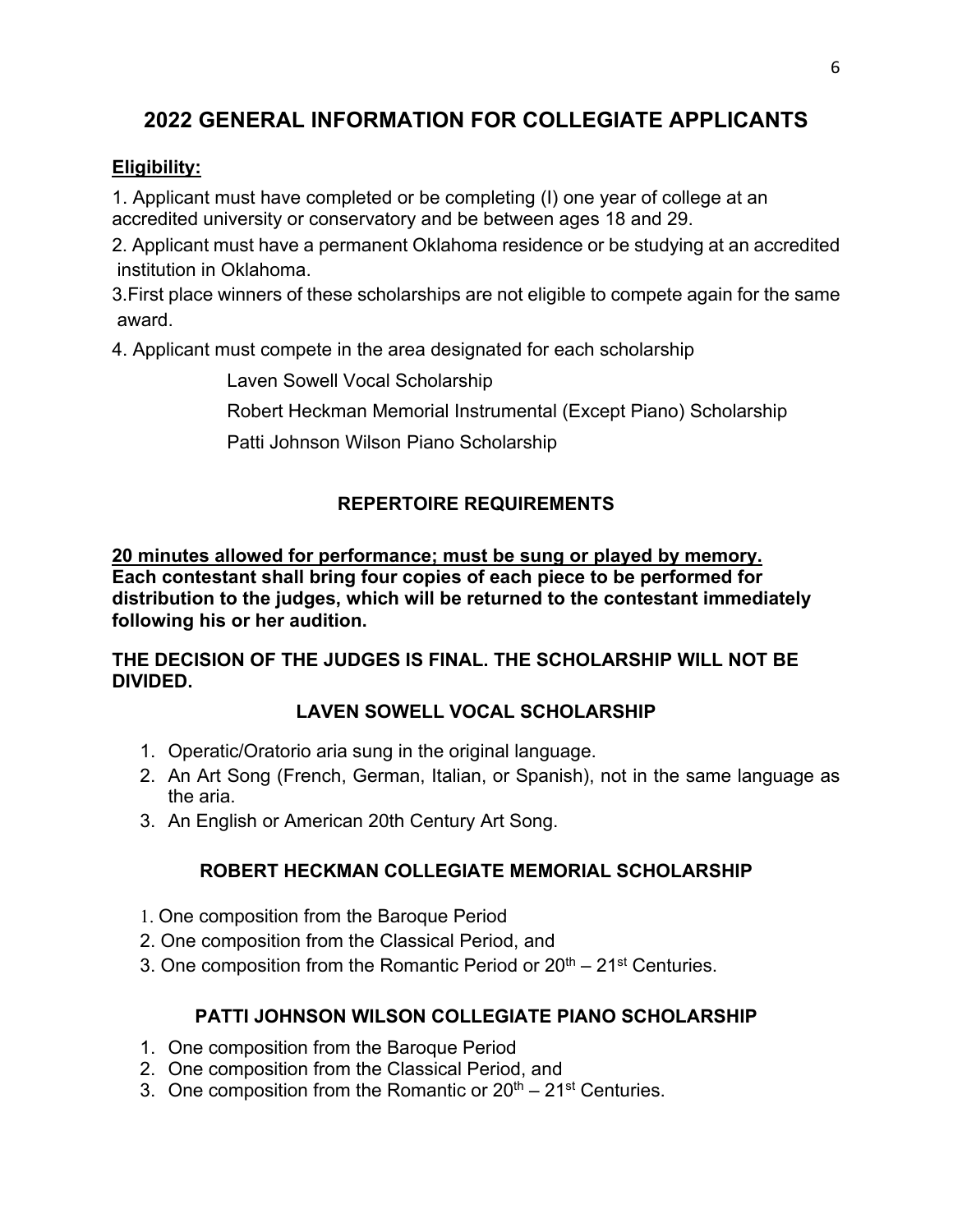# HYECHKA COLLEGIATE SCHOLARSHIPS

| <b>AMOUNT</b>                      |  | <b>APPLICANT</b><br><b>QUALIFICATIONS</b>                                                                       |
|------------------------------------|--|-----------------------------------------------------------------------------------------------------------------|
| <b>Robert Heckman Scholarship:</b> |  | Collegiate Student 18 through 29 years of age                                                                   |
| First Place:                       |  | Instrumental                                                                                                    |
|                                    |  | (except piano)                                                                                                  |
|                                    |  | Laven Sowell Collegiate Vocal Scholarship: Collegiate Student 18 through 29 years of age                        |
|                                    |  | Vocal                                                                                                           |
|                                    |  |                                                                                                                 |
|                                    |  |                                                                                                                 |
|                                    |  | Patti Johnson Wilson Collegiate Scholarship: Collegiate Student 18 through 29 years of age                      |
| First Place:                       |  | Piano                                                                                                           |
|                                    |  |                                                                                                                 |
|                                    |  |                                                                                                                 |
| duration of the scholarship.       |  | All scholarships are for further study of music in the category of the award for the                            |
|                                    |  | \$1500<br>Second Place: \$1000<br>First Place: \$1500<br>Second Place: \$1000<br>\$2000<br>Second Place: \$1000 |